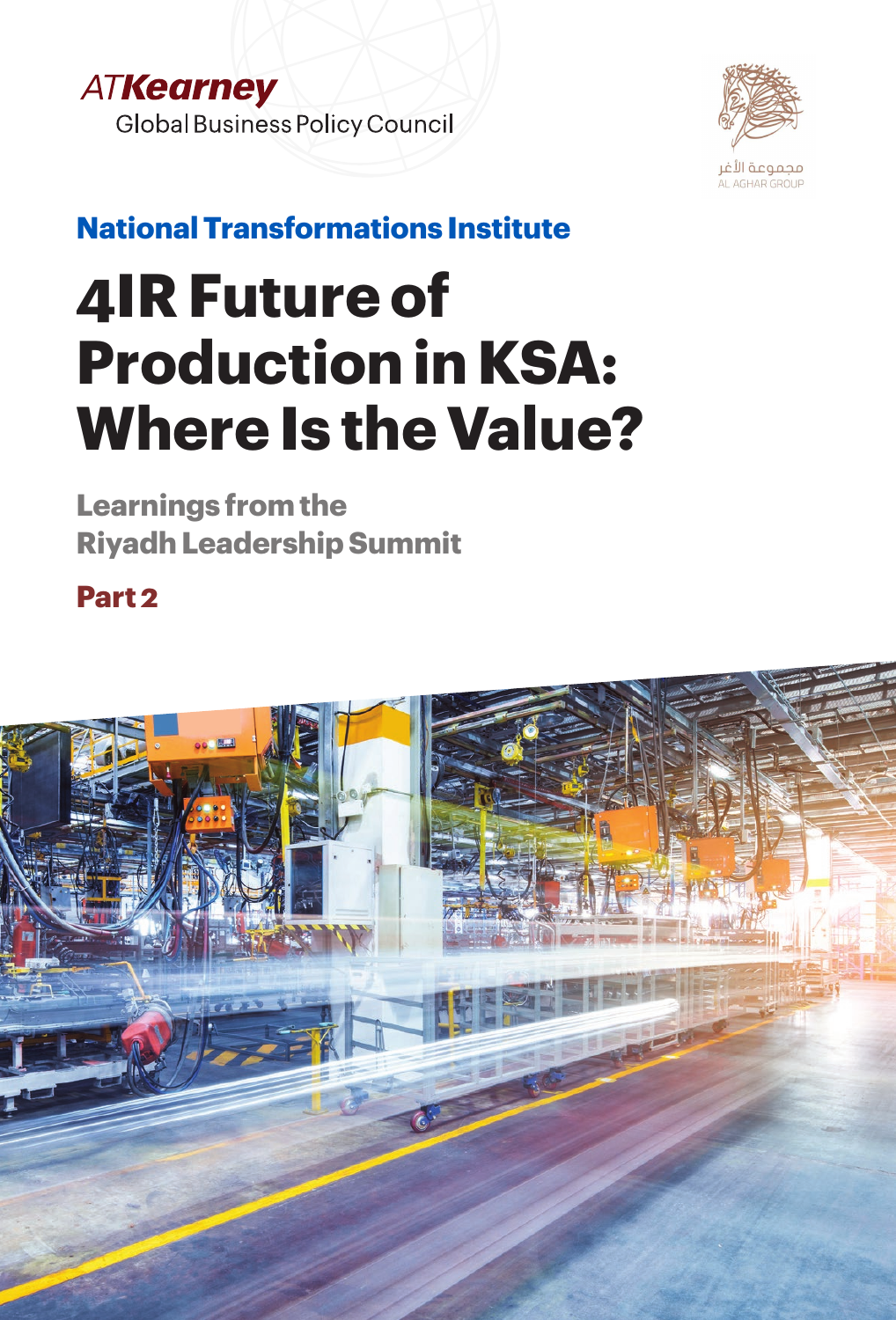# **Context**

On Thursday, December 14, 2017, A.T. Kearney and Al-Aghar Group co-hosted a gathering of Saudi Arabia's most prominent industrial and technology leaders, policymakers, and academics. Together we discussed the impact of the Fourth Industrial Revolution (4IR) and, specifically, the Future of Production on the Kingdom of Saudi Arabia. Participants also defined a crucial set of initiatives that will most enable the Kingdom to capture the benefits from the resulting technological advancements, including further diversifying and strengthening the economy. The gathering was highly interactive, featuring presentations, face-to-face discussions, and solutionoriented collaborative thinking on the most crucial issues and opportunities the country faces as it seeks to harness the economic potential of the synthesis of physical, biological, and digital technologies of the Fourth Industrial Revolution. This paper summarizes the main discussion points from the summit and identifies a foundation for building a strong Saudi community of government and business leaders working together to shape a growing, sustainable, and inclusive 4IR production system in the Kingdom.

The Riyad Leadership Summit was hosted by A.T. Kearney, its National Transformations Institute, and the Al-Aghar Group. A.T. Kearney is a leading global management consulting firm active in more than 40 countries worldwide. Since 2015, the firm has been a knowledge partner to the World Economic Forum focused on understanding the Fourth Industrial Revolution—specifically, the Future of Production and its implications on individuals, companies, countries, and the world. The National Transformations Institute, which is the Middle East platform of A.T. Kearney's Global Business Policy Council, provides insights into regional leadership and views on navigating the increasingly complex dynamics shaping the Middle East, including the Fourth Industrial Revolution.

Al-Aghar Group is an independent Saudi think tank and contributor to the transformation of the Kingdom into a knowledge-based society. The Group provides strategic options to decisionmakers in the areas of social, cultural, and economic development, and engages stakeholders in dialogue throughout the process.

#### **The authors would like to thank the following for their contributions:**

- Zuhair Maghrabi, Al-Aghar Group
- Madeline Sanderford, associate, National Transformations Institute
- Alessandro Massa, partner, A.T. Kearney
- Rob van Dale, partner, A.T. Kearney
- Lays Badra, consultant, A.T. Kearney
- Sachidanand Sahoo, consultant, A.T. Kearney
- Daria Shevchenko, marketing, A.T. Kearney

#### **This brief provides the executive summary of the main outcomes from the event. Detailed insights and findings from the event and the associated study are published in a four-part series:**

- Part 1: Realizing the Benefits of 4IR Future of Production in KSA
- Part 3: KSA Country Readiness: Capturing the Value at Stake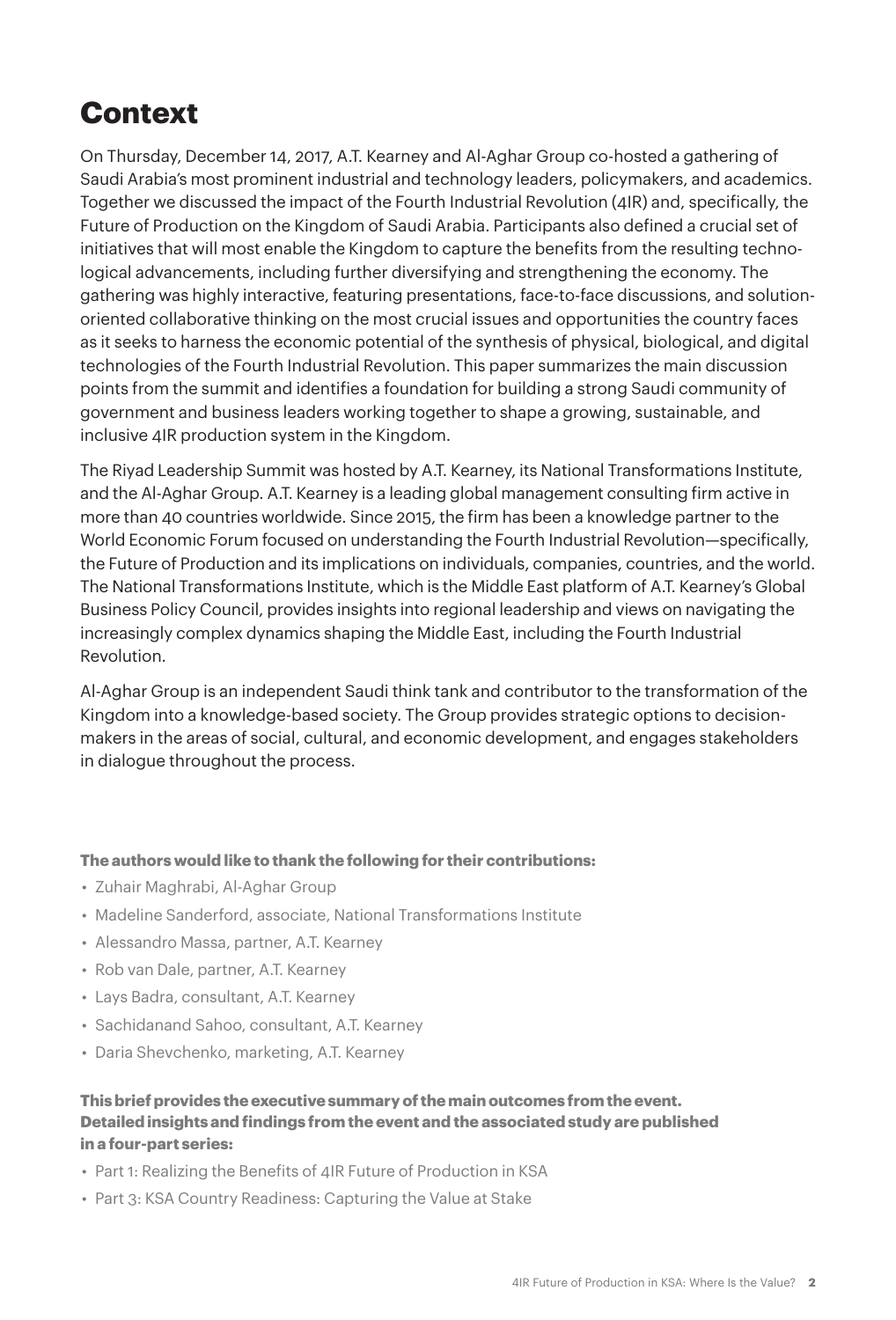# **Speakers and Panelists**



#### **Prince Turki bin Saud bin Mohammed Al Saud**

#### President of King Abdulaziz City for Science and Technology

He also holds the following positions: Chairman of the Supervisory Committee for the National Science, Technology and Innovations Plan; Member of the Board of Trustees for Al Faisal University; Chairman of the Administrative Committee of the Saudi Energy Efficiency Center; and Chairman of the Board of Directors of TAQNIA.



#### **Mauricio Zuazua**

#### Partner, A.T. Kearney, and Lead Partner, World Economic Forum Future of Production

Mr. Zuazua has 18+ years of experience advising business and government leaders in more than 20 countries with policy, strategy, and transformation to enhance competitiveness, growth, innovation, industrial diversification, and national capability development.



#### **Dr. Ibrahim M. Babelli**

#### Acting President of Center for Strategic Development

Dr. Babelli oversees integrated planning of GDP contributing (for example, manufacturing) and enabling (for example, logistics) sectors of the economy. Prior to that he served as Renewable Energy Team Leader and Chief Strategist of King Abdullah City for Atomic and Renewable Energy and as Executive Director of the National Industrial Development Program.



#### **Rudolph Lohmeyer**

#### Vice President, A.T. Kearney Global Business Policy Council – National Transformations Institute

Mr. Lohmeyer is a recognized expert on scenario-based strategic planning and the institutional requirements of 21st-century statecraft and whole-of-government strategic planning. He leads the Middle East-based National Transformations Institute helping business and government leaders around the globe anticipate and plan for the future.



#### **Dr. Lama Sulaiman**

#### Vice Chair, Jeddah Chamber of Commerce

Dr. Sulaiman is the first female elected as deputy chairman of the Jeddah Chamber of Commerce & Industry. She is also a board member of the Jeddah-based Rolaco Trading & Contracting, the National Institute of Health Services, the National Home Health Care Foundation, and the Economic and Social Circle of the Mecca Region.



### **Dr. Mohammed Almajed**

#### Advisor to the Chairman, Tagnia

Dr. Almajed has served as an advisor to HH KACST President, has advised BIAC on advanced manufacturing, worked as an advisor to HE TVTC Governor, and served as COE Chairman of the Board, Chief Operating Officer at College of Excellence & Innovation, Commercialization Coordinator, and National Satellite Technology Program Director.



#### **Eng. Tarek Noureldin**

#### Senior Operations Director, KSA, Philips Lighting

Tarek has 19 years of operations and supply chain experience in multiple industries, including lighting, telecommunications, and FMCG. He leads the industrial transformational vision for Philips Lighting in KSA to set the standards and competitive edge for an industrial hub serving the region from KSA.



#### **Ihab Foudeh**

#### Public Sector General Manager, Microsoft Middle East

Mr. Foudeh has held several positions within Microsoft in the past 17 years. He is an avid technology supporter and is a strong advocate for developers in the MEA region and for the adaptation of technology in various industries. Prior to Microsoft, Ihab held multiple R&D leadership roles working for US multinationals.



#### **Andreea Zugravu**

#### Principal, A.T. Kearney, and World Economic Forum Secondee 4IR Future of Production

Mrs. Zugravu has managed high-profile strategic initiatives for the World Economic Forum, leading government and private sector organizations across the world. She advises on public policies and strategies, technology and innovation ecosystems, economic development, and organizational transformation—many with focus on 4IR.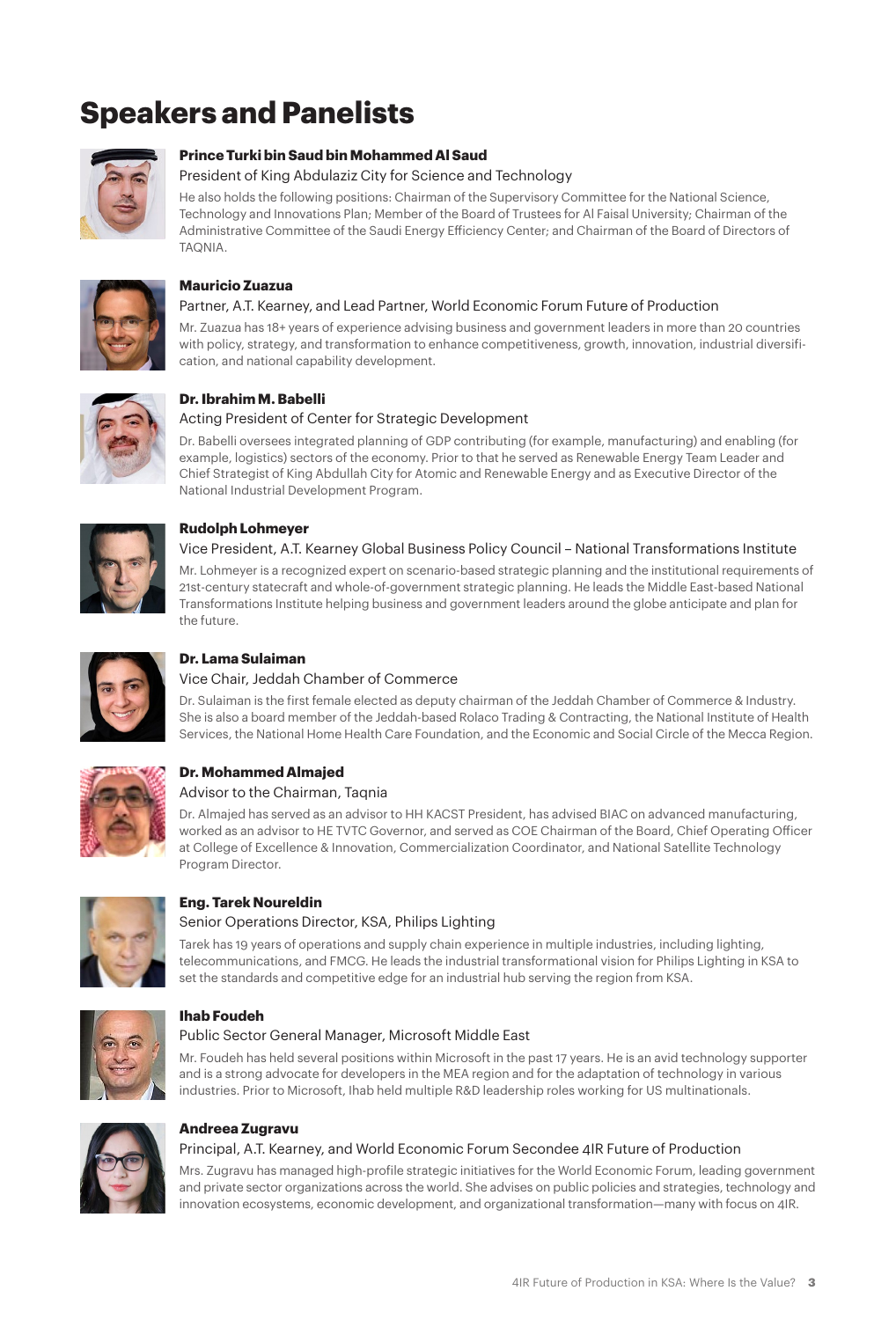

"In NEOM, everything will have a link to artificial intelligence, to the Internet of Things—everything."

**— Crown Prince Mohammed bin Salman**



"KACST is leading Industry 4.0 localization… by establishing the foundational elements [of] the Industry 4.0 ecosystem and providing catalysts to increase adoption of Industry 4.0 technologies. In collaboration with relevant stakeholders and public and private entities, it plans on increasing the competitive advantage of existing industries, extending existing value chains, and developing new ones."

**— HH Dr. Turki bin Saud**



"We stand on the brink of a technological revolution… the transformation will be unlike anything humankind has experienced before."

**—Klaus Schwab, Founder and Executive Chairman of the WEF**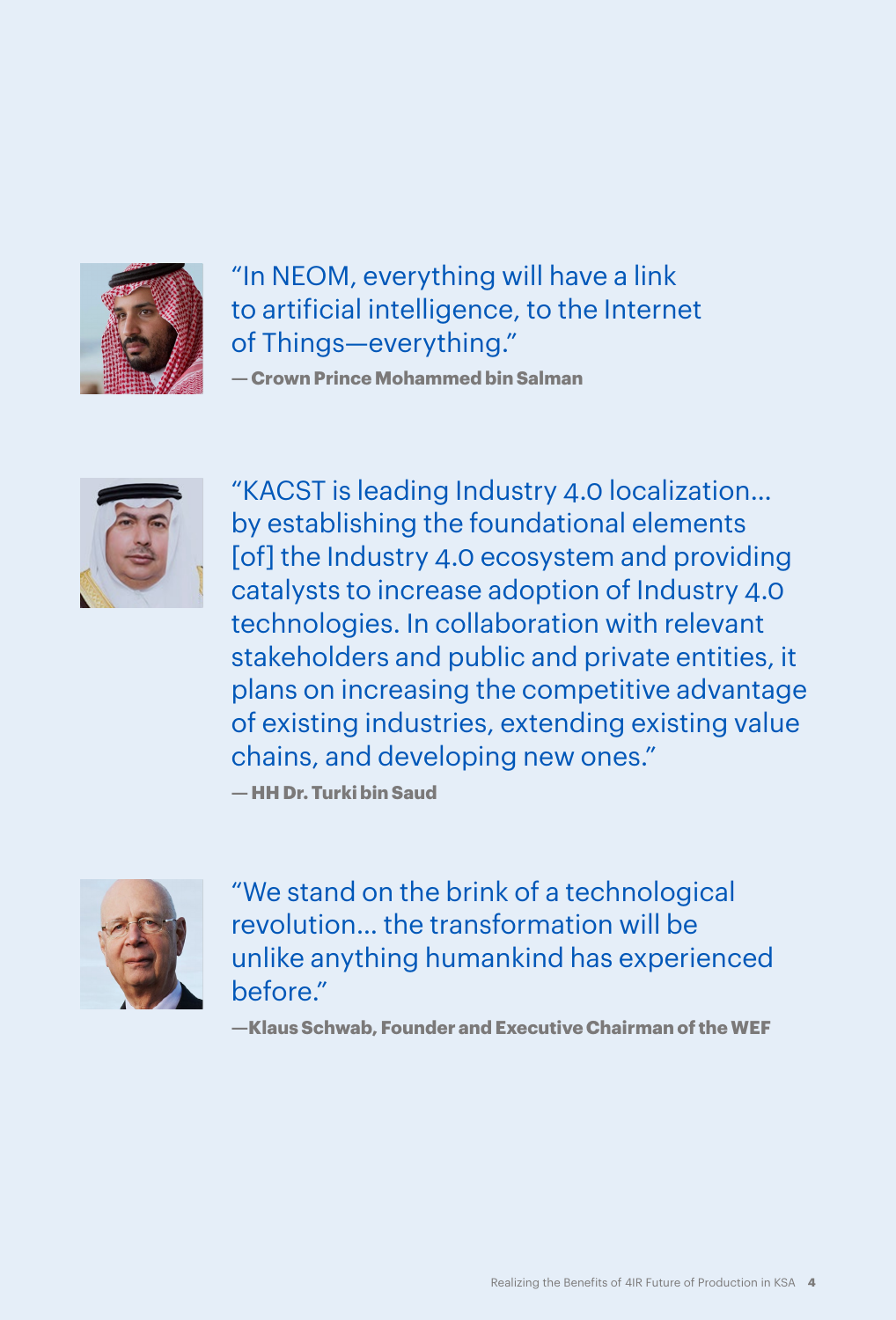# **Preparing for the Fourth Industrial Revolution Future of Production**

## **KSA Leadership Summit**



#### **What is "production" and why does it matter to KSA?**

Source: A.T. Kearney/WEF Country Readiness for the Future of Production

#### **A change in production changes a vast ecosystem in unprecedented ways**



Source: A.T. Kearney analysis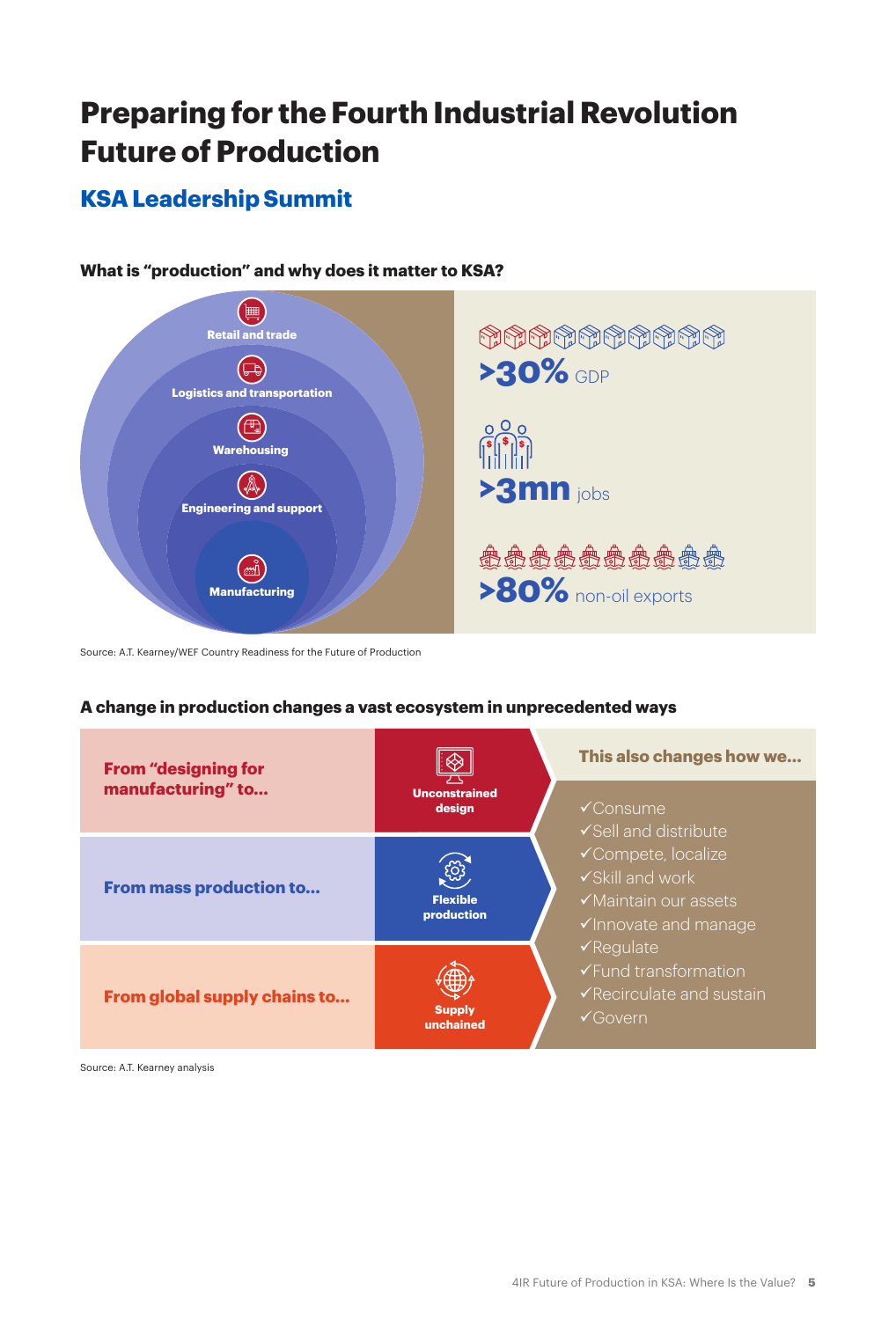#### **4IR Future of Production offers a potential ~1 trillion SAR opportunity in KSA by 2030**

**Cumulative economic impact, 2017-2030 (billion SAR)**



### **Indirect impact mostly driven by productivity; retail and manufacturing to play a key role**

**Cumulative economic impact, 2017-2030 (billion SAR)**



**KSA is positioned as a follower**



**Unfavorable drivers of production**

Source: A.T. Kearney/WEF Country Readiness for the Future of Production

#### **Emerging global insights**



Source: A.T. Kearney analysis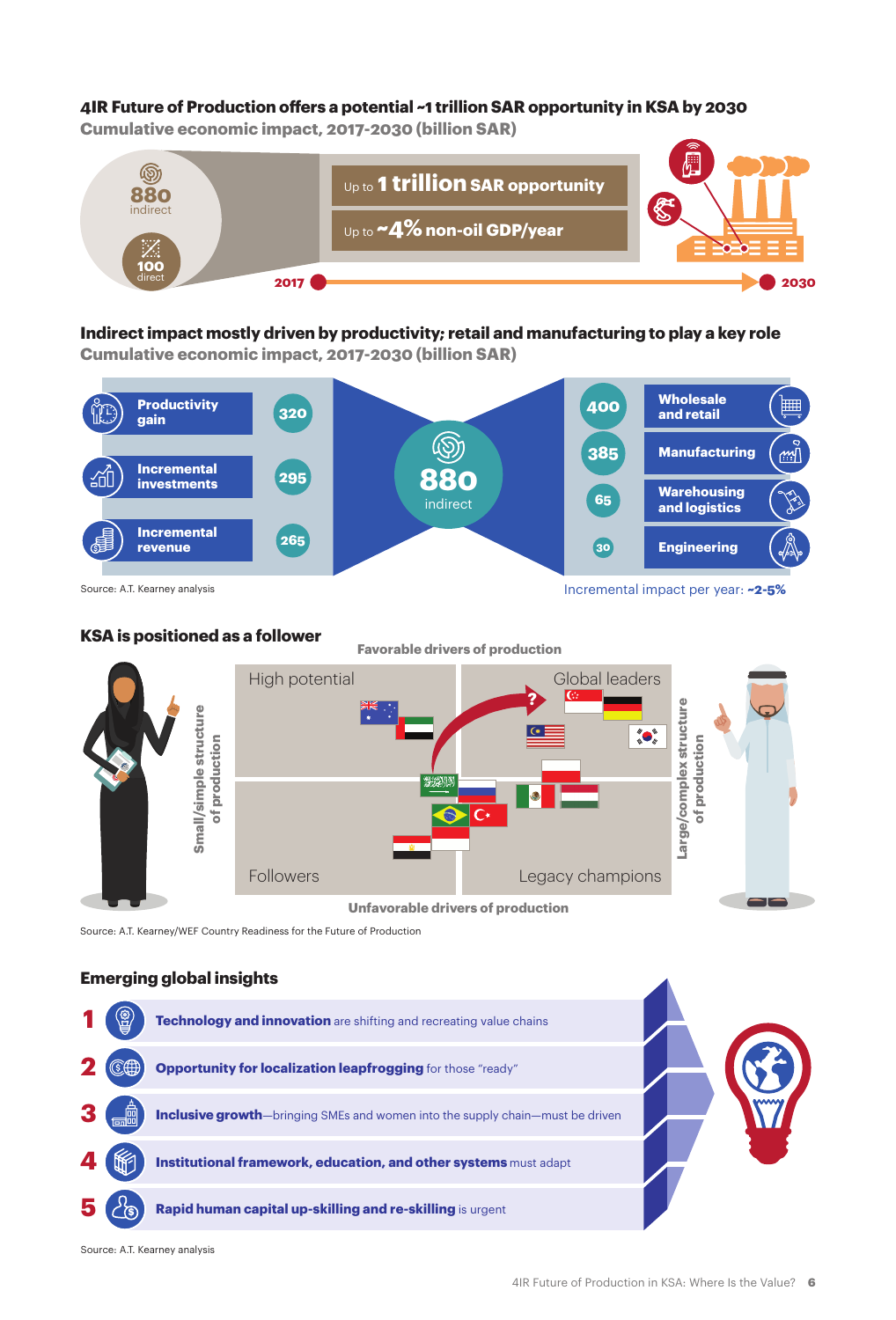# **4IR Future of Production in KSA**

The Fourth Industrial Revolution (4IR) is the current wave of accelerated, historic change that is transforming the global economic landscape. This revolution is not only reshaping the way we do things but is also radically blurring the lines between the physical, biological, and digital worlds. It is being driven by a rapidly evolving and interconnected set of transformative technologies, some of which are still in the early design stages while others, such as the Internet of Things, are beginning to flourish across all aspects of society.

Production demonstrates globally one of the most important areas of transformation in the context of 4IR. Production refers to the manufacturing, engineering and support, warehousing, logistics and transportation, and retail and trade of goods. Collectively, these sectors are a foundational source of economic growth for developed and developing nations alike, accounting for roughly 30 percent of global GDP (see figure 1). They generate nearly 1 billion well-paid jobs for an increasingly skilled workforce and contribute disproportionately to innovation and exports.

#### Figure 1 **Economic value of production**

|                | <b>Globally</b> | <b>Saudi Arabia</b> |  |
|----------------|-----------------|---------------------|--|
| <b>GDP</b>     | $~20\%$         | $>30\%$             |  |
| <b>Exports</b> | $>80\%$         | $>80\%$ (non-oil)   |  |
| <b>Jobs</b>    | $>850$ mn       | $>3$ mn             |  |

Sources: WEF; A.T. Kearney analysis

In Saudi Arabia, production is an equally important engine of economic value, generating more than 30 percent of total GDP in 2016. The production sectors are responsible for more than 3 million jobs within the Kingdom (with nearly 1 million filled by nationals) and more than 80 percent of the Kingdom's non-oil exports.

Today, the production sectors are evolving rapidly and with them the ways in which we consume, sell and distribute, compete, localize, innovate, regulate, manage, and work. While design was once constrained by the manufacturing process, today it is becoming ever more limitless as artificial intelligence, IoT, and enterprise wearables enable algorithmic design optimization, customer co-creation, and voxel level control. Manufacturers historically favored mass production but today these technologies, combined with 3D printing and robotics, enable flexible production involving fewer processing steps, shorter lead times, lower capital requirements, and even batch sizes of one. In addition, the historic trend toward global supply chains is shifting as 3D printing allows producers to rethink this integration and enable small-scale, on-location production. We refer to this new emerging landscape as the Future of Production—a future that holds tremendous potential in realizing Saudi's ambitious Vision 2030. But capturing this potential requires significant, targeted, and rapid efforts of Saudi leadership.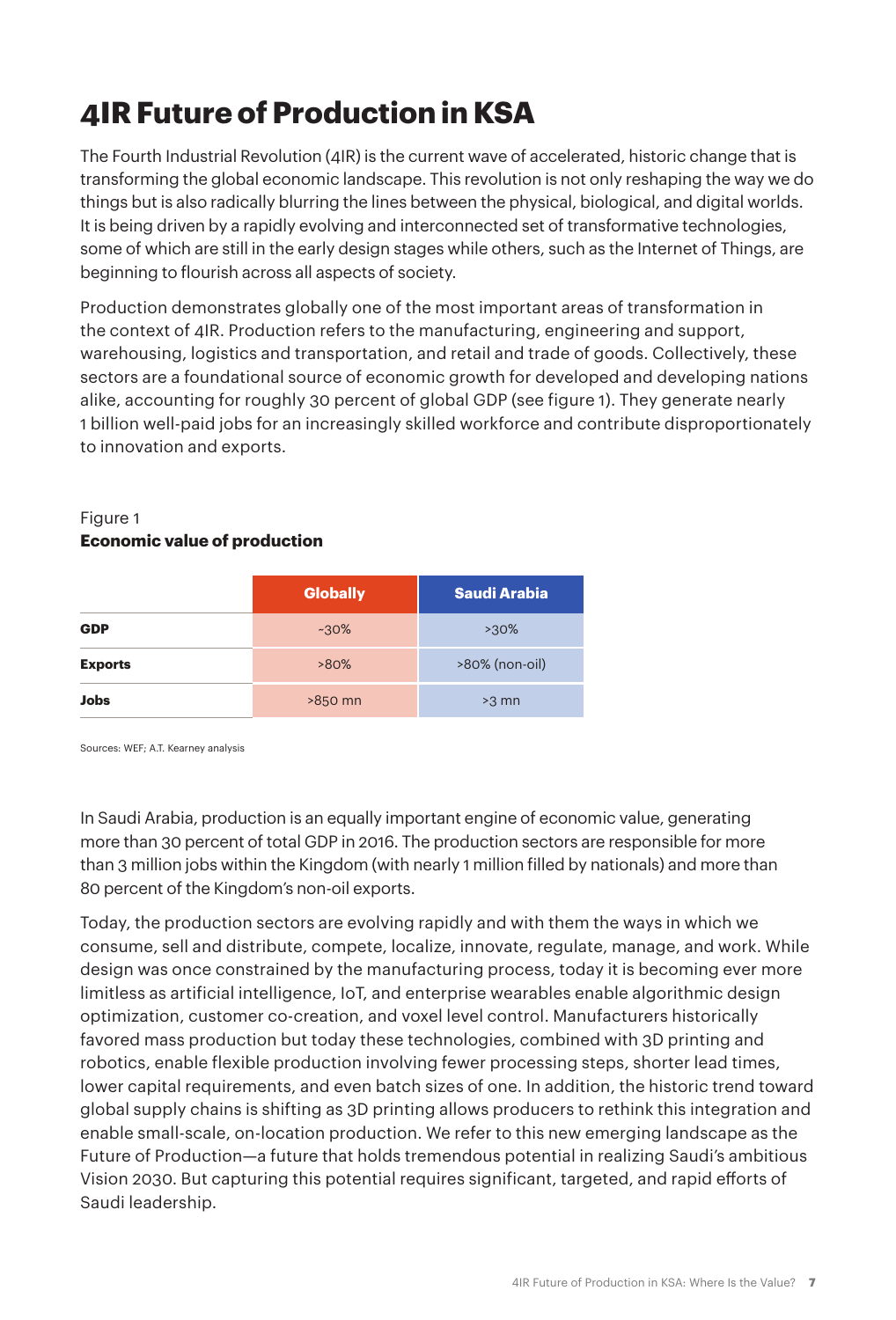# **The Value at Stake from 4IR Future of Production in KSA**

4IR Future of Production offers tremendous promise for the Kingdom of Saudi Arabia, both as an accelerant and an enabler of a broad transformation already under way. It will contribute directly to economic growth and diversification through expansion of key technology markets, and indirectly through technology-driven expansion of key production sectors. The combination of these direct and indirect contributions represents the primary value at stake of the 4IR Future of Production for Saudi Arabia (see figure 2). A.T. Kearney estimates this value to be as much as 1 trillion SAR by 2030, or roughly 3 percent of GDP per year.<sup>1</sup>

#### Figure 2

#### **The 4IR Future of Production value at stake for Saudi Arabia could reach 3 percent of GDP by 2030**



**4IR Future of Production contributions to economic growth**  (Billion SAR, 2016–2030)

Note: Numbers may not resolve due to rounding. Sources: WEF; A.T. Kearney analysis

### **Direct value at stake**

The direct value at stake refers to the economic contribution in terms of addressable market size of the five main technologies that will continue to shape the future of production: The Internet of Things (IoT), artificial intelligence (AI), advanced robotics, 3D printing, and enterprise wearables (see figure 3 on page 8).

**• IoT** is the term for the growing interconnectivity of devices through the Internet, enabled by rapidly increasing access to the Internet globally and the integration of increasingly cost-effective sensors on an ever-expanding range of devices. Although a phenomenon with broad economic consequences, IoT has significance for production by enabling smart enterprise control, a broader portfolio of connected products and services, and real-time asset performance management. According to the latest estimates by IHS Markit, the number of connected devices will grow from almost 27 billion in 2017 to 125 billion in 2030,

<sup>1</sup> Assumes CAGR of the economic impact from 4IR Future of Production is proportional to overall growth of the Saudi economy.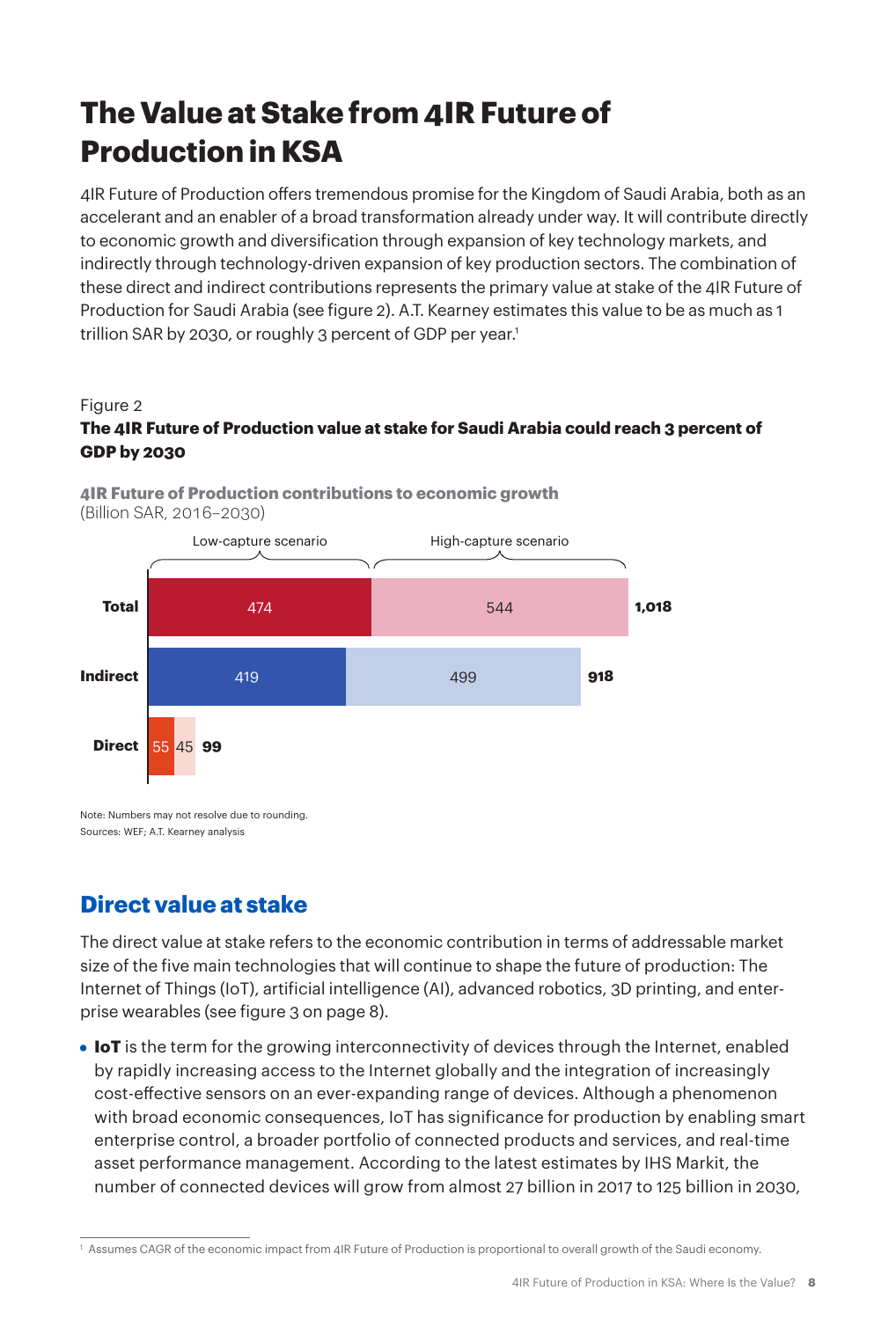#### Figure 3 **Key technologies shaping the Future of Production**

| <b>Technology</b>       | Internet of<br><b>Things</b><br>ਵ<br>Ò. | <b>Artificial</b><br>intelligence | <b>Advanced</b><br>robotics | 3D<br>printing<br>$\sqrt{4}$ | <b>Wearables</b>   |
|-------------------------|-----------------------------------------|-----------------------------------|-----------------------------|------------------------------|--------------------|
| <b>Current state</b>    | Only $15%$                              | Only 30%                          | Only 10%                    | Only $1\%$                   | Only $15%$         |
|                         | of production                           | of captured                       | of production               | of global                    | of consumers       |
|                         | assets are                              | production                        | tasks are                   | manufacturing                | use wearable       |
|                         | connected                               | data is used                      | handled by AR               | uses $3D$                    | technology         |
| <b>Growth potential</b> | # of loT                                | <b>Market size</b>                | # of units                  | <b>Market size</b>           | <b>Market size</b> |
|                         | devices                                 | ( <b>5</b> bn)                    | sold                        | ( <b>5</b> bn)               | ( <b>5</b> bn)     |
|                         | 31                                      | 32                                | 0.4                         | 16                           | 5                  |
|                         | (17)                                    | $\overline{8}$                    | (0.2)                       | 5                            | (0.7)              |
|                         | 2016                                    | 2016                              | 2016                        | 2016                         | 2016               |
|                         | 2020                                    | 2020                              | 2020                        | 2020                         | 2020               |

Source: A.T. Kearney analysis

growing at 12 percent per year on average. $^2$  These statistics suggest the massive scale of the opportunity at stake from IoT alone.

- **AI** represents another significant opportunity for the Future of Production. Artificial intelligence allows for rapid processing of vast amounts of data and translation of that data into useful information for application by decision-makers. In the context of production, and in combination with IoT, this enables more effective quality management, predictive maintenance, and supply chain optimization.
- **• Advanced robotics** builds on the developments in AI technology by playing an increasingly important role in production through automation. Estimates suggest that between 25 percent and 45 percent of production tasks could be automated by 2030, and that this process of automation, in combination with AI, could boost productivity by 30 percent by 2025.<sup>3</sup>
- **• 3D printing** is already revolutionizing production and deeply altering our ideas of its future. Capable of rapidly producing high-value, custom components, 3D printing has until now only achieved broad use in highly specialized, time-sensitive industries, including aerospace and healthcare. However, as the technology becomes more economically attractive, 3D printing will penetrate an expanding range of industries enabling mass localization and disrupting global production value chains.
- **• Enterprise wearables,** the smallest of the five Future of Production technology markets, are quickly becoming an important force of change in global production. Enterprise wearables, which include augmented and virtual reality devices that extend the capabilities of human operators, improve worker productivity, increase the efficiency of training and development programs, and advance on-the-job health and safety. Expected to grow nearly 65 percent year-on-year between now and 2020, the influence of this nascent market on the future of production will be significant.

<sup>&</sup>lt;sup>2</sup> "Number of Connected IoT Devices Will Surge to 125 Billion by 2030, IHS Markit Says," IHS Markit, 24 October, 2017

<sup>&</sup>lt;sup>3</sup> Technology and Innovation for the Future of Production: Accelerating Value Creation, World Economic Forum, March 2017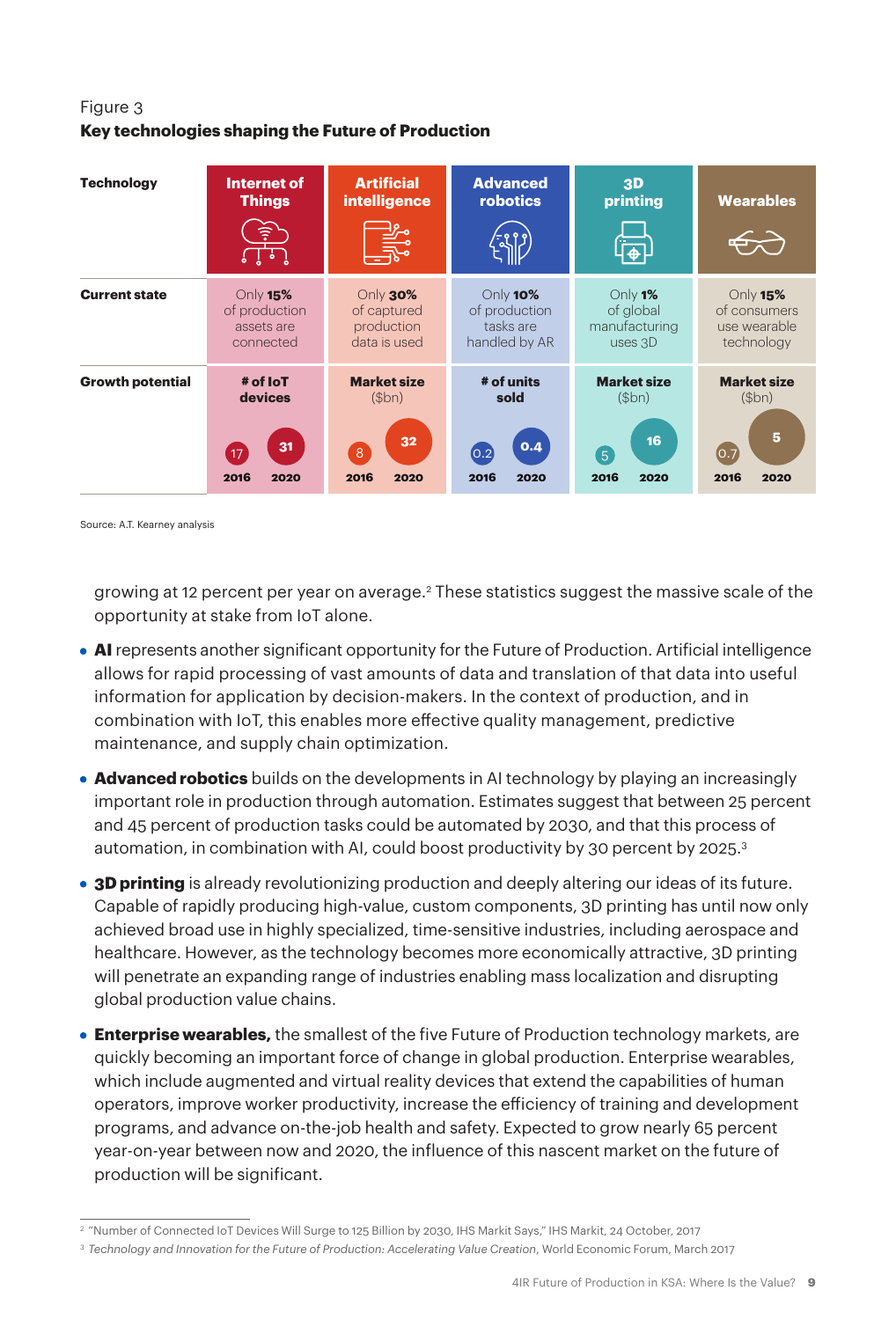# **Estimating the value of key Future of Production technology markets in KSA**

While these technology markets are expected to continue their rapid global growth—between 13 percent and 64 percent year-on-year through 2020—the markets are largely concentrated in North America, Europe, and select countries in Asia. In Saudi Arabia, as with much of the world, progress has been limited. That said, there is increasing attention and investment in these nascent markets. For example, the TAQNIA-Simularity partnership announced in 2017 involves the use of AI for satellite imagery in Saudi Arabia, and Saudi Arabia hosted its first International IoT Exhibition and Conference in January of this year.<sup>4,5</sup> Through 2030, sustained investment from both the public and private sectors, broader adoption across industries, and local and global innovation related to each technology could rapidly expand their economic contribution in Saudi Arabia and allow the Kingdom to capture a share of the global market value of each technology a share more consistent with the overall global economy. Assuming a steady tapering off in growth of each technology as it matures, this translates to an additional contribution of between 4 billion and 7 billion SAR per year, in low- and high-growth scenarios respectively, or between 55 billion and 100 billion SAR cumulatively by 2030 (see figure 4).





**Direct value at stake by technology** (Billion SAR, 2016–2030)

Note: Numbers may not resolve due to rounding. Sources: WEF; A.T. Kearney analysis

Capturing market share in these intensely competitive areas requires significant effort and investment. Many of these technologies are heavily concentrated in geographic hubs that can attract the funding and the talent necessary to succeed. Strategic investments by large industrial firms have increased barriers to entry for others, particularly SMEs. However, Saudi Arabia has many underutilized levers, which if deployed could result in a successful technology strategy to compete in this space. A successful strategy will balance short-term initiatives to foster the adoption of existing technologies and long-term investments in resources in the early stages to develop and commercialize new technologies. IoT, advanced robotics, and enterprise wearables can be quickly adopted in the Kingdom on the backbone of large infrastructure investments (NEOM and other cities will require digital enablement), government efficiency

<sup>4</sup> "TAQNIA and Simularity Launch Breakthrough Artificial Intelligence for Satellite Image Analysis in Saudi Arabia," CISION, 23 January 2017

<sup>5</sup> "First IoT exhibition opens to explore what lies ahead for information technology in KSA," Arab News, 29 January 2018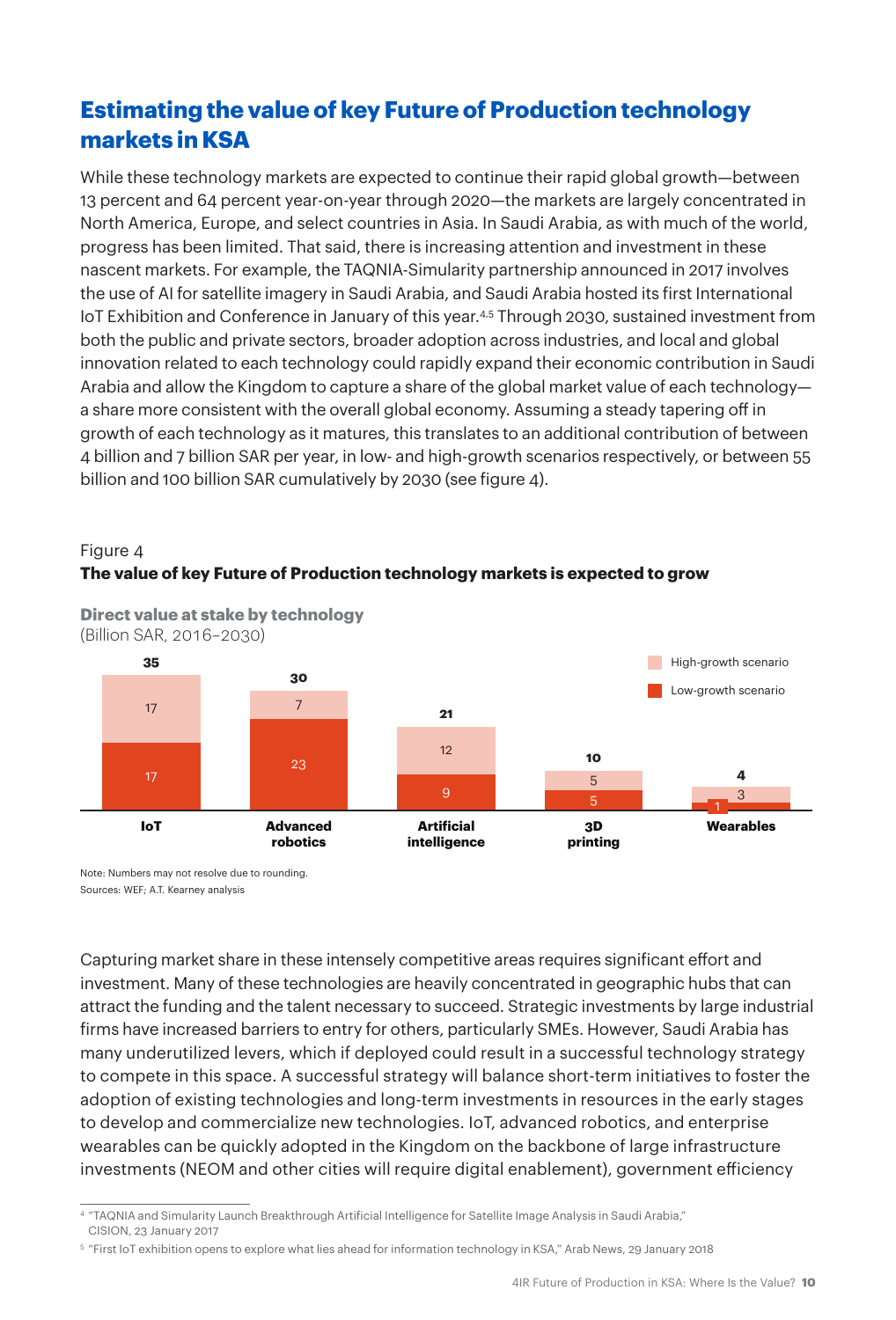overhauls (digitization of government processes), and new government programs (Factory of the Future technology adoption programs at Saudi's 7,000+ factories).

Other technologies, such as 3D printing, accelerate the potential for Saudi Arabia to become a global exporter of technology through printers, materials, and the software space. Vision 2030 mandates localization of defense procurement, which covers areas perfectly suitable for 3D printing, such as maintenance and repair operations and manufacturing of aerospace components. Benefiting from large natural reserves, Saudi Arabia can further increase its role in new materials developed for 3D printers. With the help of SMEs, Saudi can foster local capabilities within the software ecosystem to develop a complete end-to-end 3D printing capability.

### **Indirect value at stake**

The indirect value of 4IR Future of Production represents the combined contribution of three interrelated value generators: productivity gains, incremental revenues, and incremental investments (see figure 5).

#### Figure 5

#### **The indirect value of the 4IR Future of Production is the combined contributions of three value generators**





Note: Numbers may not resolve due to rounding. Source: A.T. Kearney analysis

**Productivity gains: creating more with less.** Productivity enhancement as it relates to production refers to the ability to create more with less. In the context of the Fourth Industrial Revolution, this includes the ability to rapidly create prototypes and accelerate production times through 3D printing, circumvent traditional logistics challenges through new delivery capabilities, reduce investment in both human and capital expenditures through broader reliance on e-commerce, and expand human capabilities through a wearables-augmented workforce. Each enhancement translates into time and cost savings, thereby increasing profitability. Informed by global developed-market estimates, and accounting for the additional potential in Saudi Arabia given the historically low labor productivity compared to developed markets, A.T. Kearney estimates these cost savings to be worth between 214 and 319 billion SAR cumulatively through 2030.

**Incremental revenues: disruptively driving top-line growth.** Incremental revenue gains represent the other half of the profit equation. Within the context of 4IR Future of Production,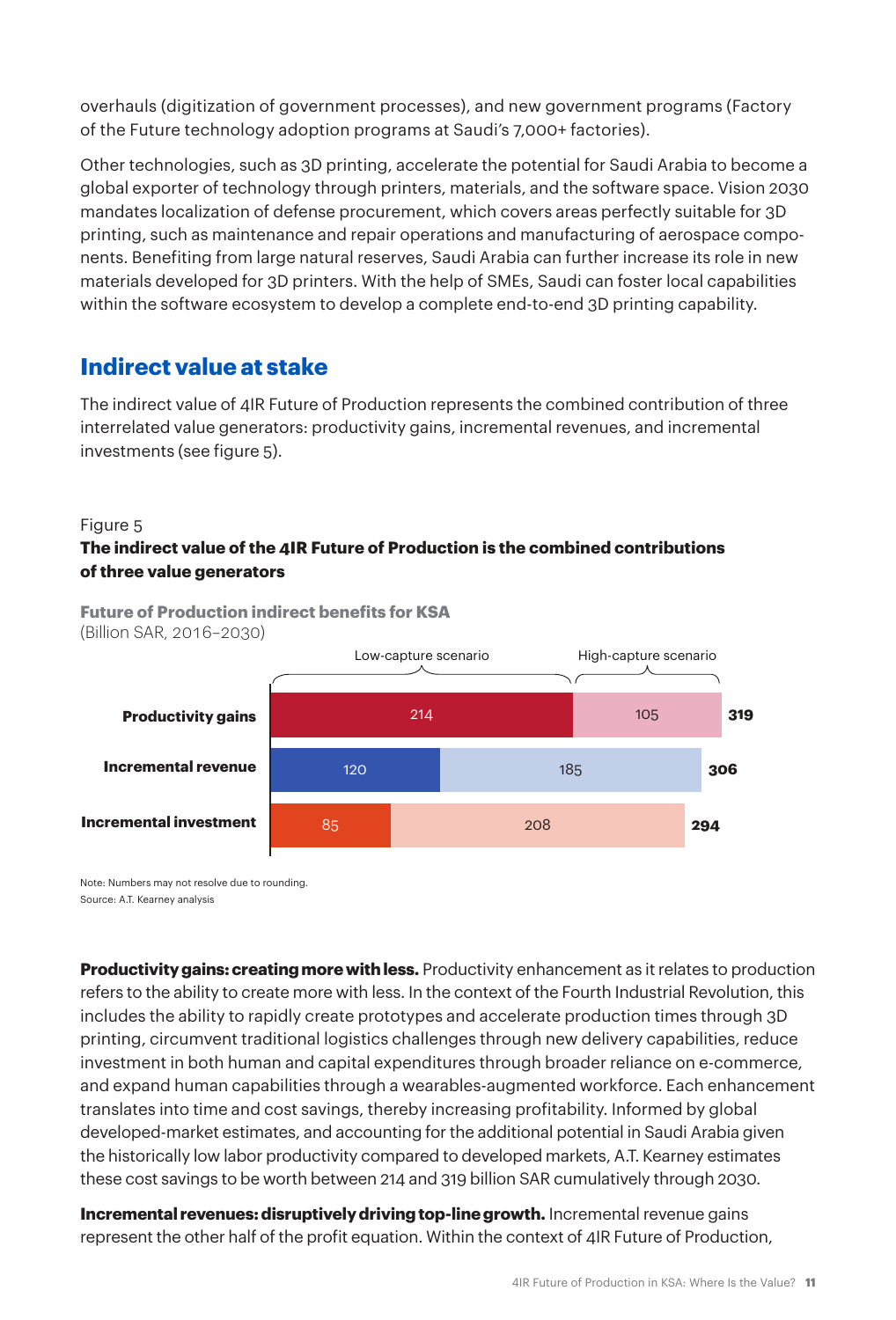additional revenues are generated in two ways. First, hyper-personalization and the transition toward services and experiences, among other trends, expand and alter a company's product portfolios—thus increasing sales even within an existing customer base. Second, new capabilities allow companies to sell existing products to new customer segments, such as smart supply chains to expand distribution and better data management to increase customization. Analyzing global assessments in the context of the Saudi economy, A.T. Kearney estimates the cumulative incremental revenue gains resulting from the combination of these two factors to be between 120 and 306 billion SAR through 2030.<sup>6</sup>

**Multisource investments: fueling the transformation.** The third generator is the combined value of multiple incremental investments in overall 4IR Future of Production. First, investments in Saudi Arabia by existing production-related Saudi companies to better adapt to, and embrace, the Fourth Industrial Revolution.7 In addition to 4IR technologies, including the five technologies discussed earlier, these investments relate to physical and digital infrastructure and capabilities, such as warehouse expansions, upgrading communications networks, and fleet maintenance. Second are the returns on investments made by Saudi investors in 4IR technologies globally. Already a significant force in global technology M&A, Saudi investors, including the Saudi government, are increasingly investing in 4IR companies abroad, with the returns re-entering Saudi as economic value added. Finally, investments in Saudi Arabia include the additional inflow of foreign direct investment (FDI) related to the Future of Production. For now, these investments are largely limited to entities with an existing presence in Saudi Arabia upgrading their operations in the Kingdom. However, through 2030, these investments could also include local partners bringing 4IR capabilities to Saudi Arabia. Correcting for the share of this investment contributing directly to 4IR technology market growth in KSA, A.T. Kearney estimates the combined indirect value at stake from the incremental increase in investment to be between 85 and 294 billion SAR cumulatively through 2030.<sup>8</sup>

## **High-value sectors and Future of Production industries**

The indirect value at stake is driven primarily by the manufacturing sector contributing nearly 430 billion SAR, followed by wholesale and retail contributing nearly 400 billion SAR through 2030 (see figure 6 on page 12). Within manufacturing, the largest industries—chemicals, rubber, and plastics; food, beverage, and tobacco; coke and refined petroleum; metals and other mineral products—will lead the way in terms of overall value contribution. This value will come from distinct forces shaping the Future of Production. For example, in the chemicals industry, digitization is expected to increase workforce efficiency, productivity, and safety, enable more effective supply chain management, and inspire innovation and ideation. In the food, beverage, and tobacco industry, smart factories and supply chains enable better stock management and price differentiation through customization. The rising interest in health and well-being-related goods and services is fueling demand for wearables, applications, and other technologies. For petroleum manufacturers, IoT is improving supply chain visibility and connecting marketing to customers. Finally, in the metals industry, autonomous stockpile management is reducing manufacturing costs, IoT is enabling real-time sensor tracking, digital platforms are fueling more

<sup>6</sup> A.T. Kearney analysis is informed by the World Economic Forum's series of "value at stake" analyses for consumer industries, chemicals, metals, automotive, and logistics sectors; analyses include a value estimate for global industry, largely consisting of revenue contributions, informing our analysis of the incremental revenue gains for Saudi Arabia in these and other sectors and industries.

<sup>7</sup> Investment as a share of revenues

<sup>8</sup> Saudi companies' investments in 4IR Future of Production include 4IR technologies and the necessary capability and infrastructure upgrades to adapt to these new technologies; because specific investments in 4IR technologies within Saudi Arabia will translate into market growth in each domestic technology market, these investments are already accounted for in the direct impact estimate.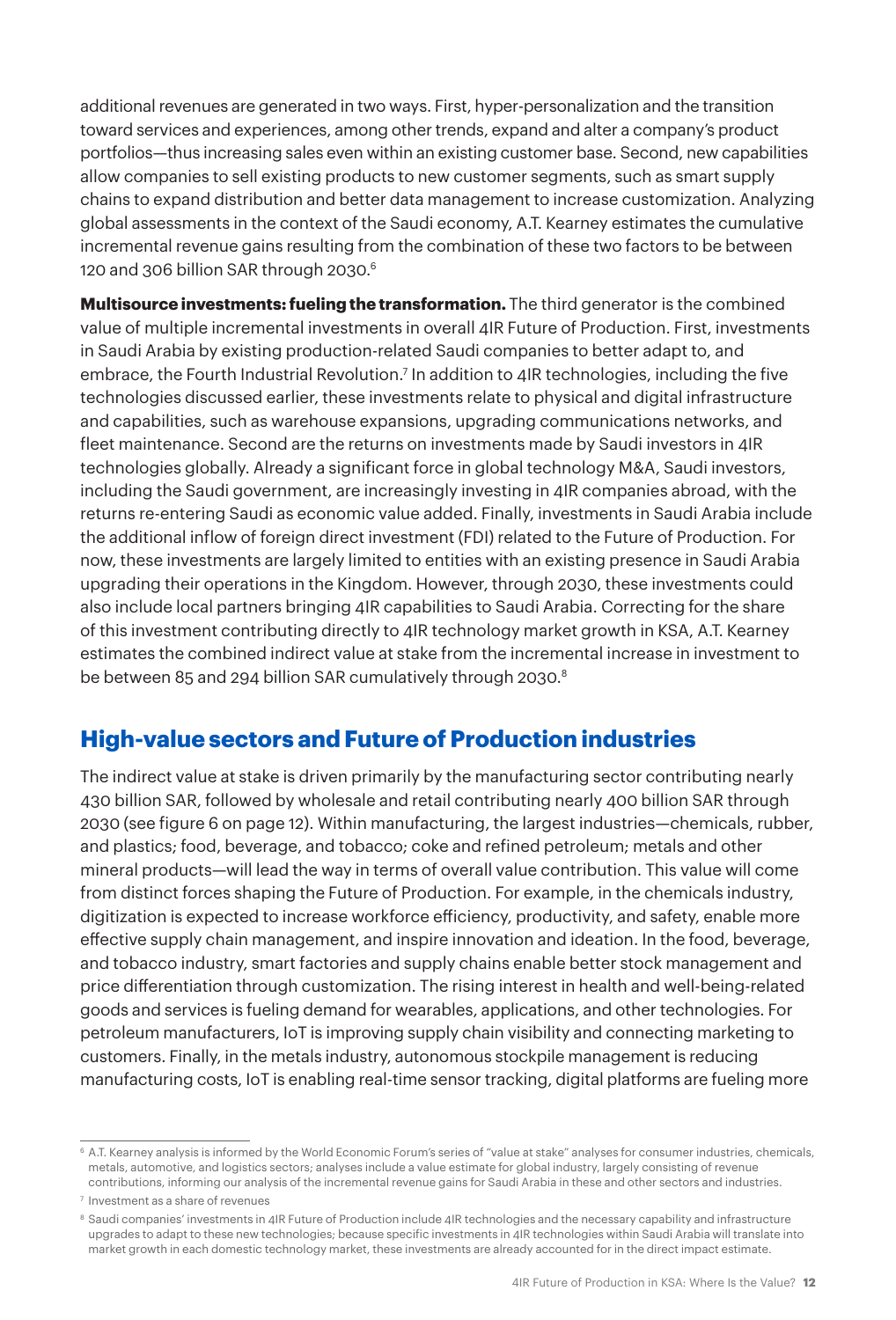#### Figure 6 **The manufacturing industry will be the greatest contributor to indirect value at stake**



**Value at stake – sector** (Billion SAR, 2016–2030) **Value at stake – manufacturing industry** (Billion SAR, 2016–2030)

Note: Numbers may not resolve due to rounding. Source: A.T. Kearney analysis

direct-to-customer marketing, and AI is buttressing demand forecasting.9 As the technologies behind these forces of change continue to develop through 2030, the corresponding economic benefit will continue to grow, both globally and within Saudi Arabia.

# **Additional sources of value**

Beyond the direct and indirect impact from 4IR Future of Production, a range of secondary factors are not included in value-at-stake calculations for Saudi Arabia. These include, for example, customer cost savings, time savings, reduced emissions, and lives saved—factors that could increase the estimated 1 trillion SAR impact on society and on the future of production. Also not included in the calculations is the net impact on the job market, which experts suggest could range from largely beneficial and productivity-enhancing to broadly detrimental and labor-polarizing. The reality is likely to be somewhere in the middle and play out uniquely in Saudi Arabia given the distinct structure of its labor force. For example, sectors that rely on expats for low-wage jobs will see the greatest job losses while middle-wage workers will need to meet "up-skilling" requirements to compete, and in other cases job losses will be significant but limited to the non-national labor force. Even excluding these factors, the value at stake represents a significant opportunity for Saudi Arabia. Realizing this value, however, will require a coordinated effort on behalf of public and private sector leaders to overcome historical barriers to innovation and prepare the country for rapid technological advancement. The risks of not doing so are tremendous, including forfeiting the incremental economic value from the Future of Production and also being left behind as global (and even regional) economies embrace 4IR technologies—altering global production value chains, enabling more efficient resource management, and generating new, Future of Production-oriented jobs, all at the expense of the Kingdom. The extent to which Saudi Arabia prepares for and adapts to 4IR Future of Production will determine how well the country can mitigate these risks and capture the value at stake.

<sup>9</sup> "Introducing value at stake: a new analytical tool for understanding digitalization," World Economic Forum, 2016